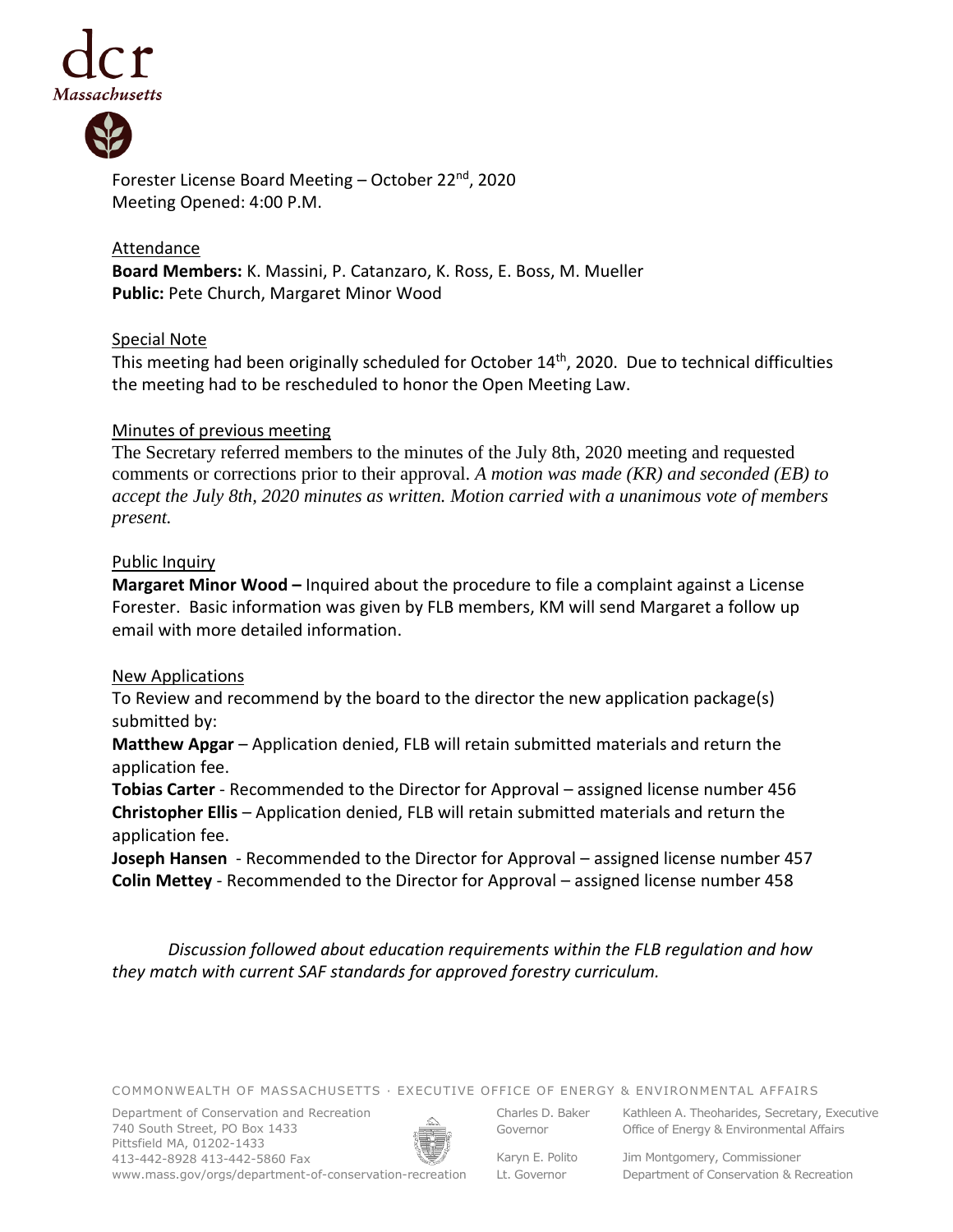### Renewal Applications

The following applications were reviewed and recommended to the director for license renewal.

## **See Attached List**

FLB Members voted to approve all Forester License renewal packages listed in the agenda as "Received/ $2<sup>nd</sup>$  Review" after any correction of any technical issues by the applicant. FLB Member voted to conditionally approve all Forester License renewal packages listed in the agenda as "Received/1<sup>st</sup> Review" pending a second review and correction of any technical issues by the applicant.

Recusals: Robert Bradbury – KR

Expired/Non-Renewed Licenses **Redford Baker – Retirement Alan Page – Non-Renewal Michael Powers – Non-Renewal**

### Complaints

# **Phil Benjamin – Project in North Easton**

PC will contact the complainant, Phil Benjamin, DCR Service Forester and others who may be relative to the situation and report back to the FLB members at the December  $1<sup>st</sup>$ , 2020 FLB meeting.

KM will conduct a site visit and report back to the FLB members at the December  $1<sup>st</sup>$ , 2020 FLB meeting.

Other Business **None**

# **Next Meeting will be held Virtually (login instruction will be posted on the agenda) on** 4:00PM Tuesday, December 1st, 2020

Meeting Adjourned at 6:15 P.M. (*A motion was made (KM) and seconded (PC) unanimous approved)*

Cc: Peter Church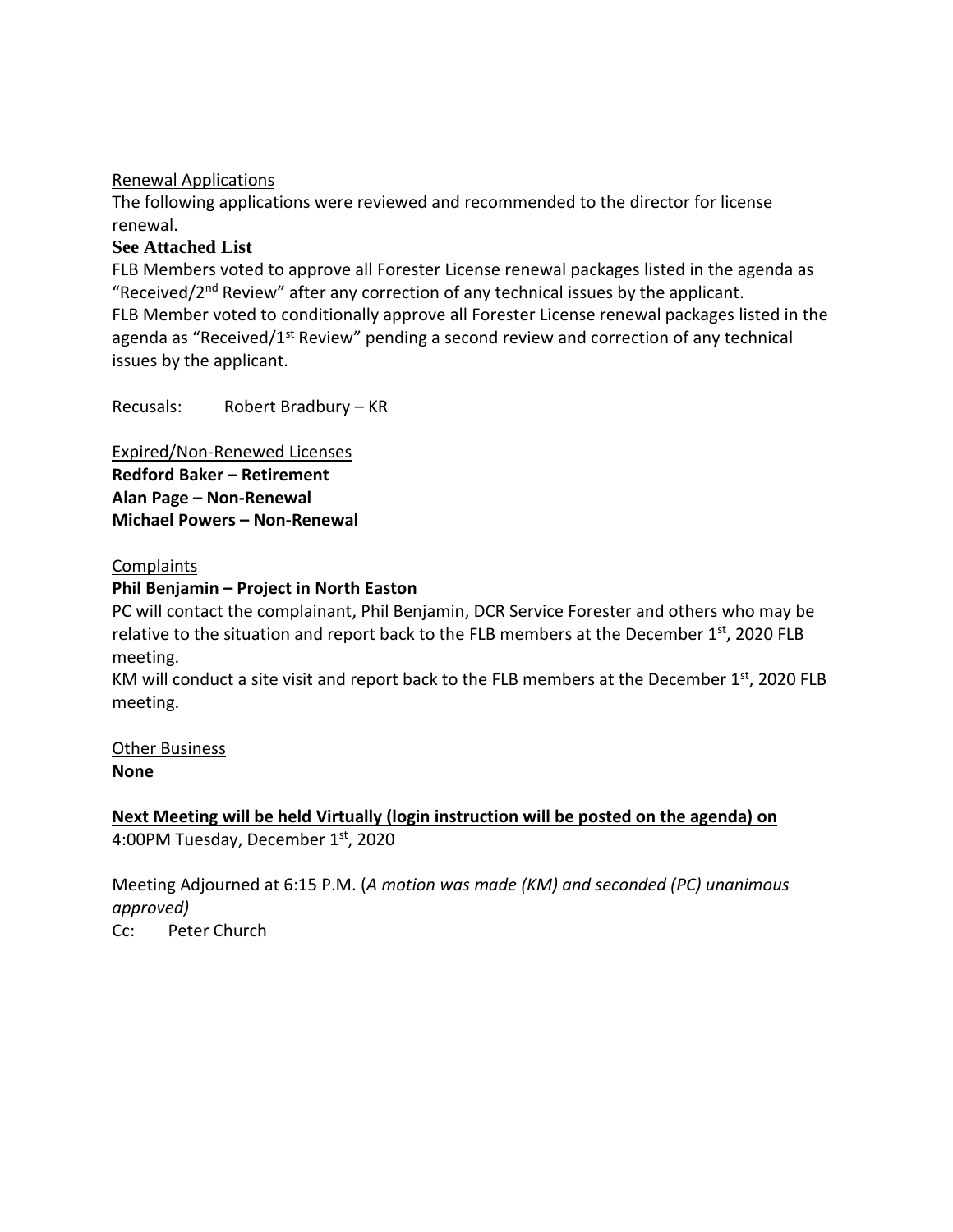|     | <b>MFL</b> Last Name | <b>First</b><br><b>Name</b> | <b>Expire</b><br><b>Date</b> | <b>Status</b> | <b>Approved</b><br>Category<br>Ι | <b>Approved</b><br><b>Total</b> | <b>W/Extra</b><br>Category | W/Extra<br>Total |
|-----|----------------------|-----------------------------|------------------------------|---------------|----------------------------------|---------------------------------|----------------------------|------------------|
| 263 | Anderson             | Thomas                      | 44012                        | Renewed       | 7.5                              | 11.5                            | 15.5                       | 31.5             |
| 3   | Angeloni             | Carmine                     | 44012                        | Renewed       | 17.25                            | 25.25                           | 25.25                      | 45.25            |
| 442 | Ashton               | William                     | 44004                        | Renewed       | 32.5                             | 32.5                            | 40.5                       | 52.5             |
| 8   | Bajnoci              | Shane                       | 44012                        | Renewed       | 6.5                              | 13                              | 14.5                       | 33               |
| 11  | <b>Barry</b>         | Michael                     | 44012                        | Renewed       | 5                                | 10                              | 13                         | 30               |
| 12  | <b>Bartlett</b>      | Michael                     | 44012                        | Renewed       | 13                               | 17.25                           | 21                         | 37.25            |
| 14  | Beard                | Derek                       | 44012                        | Renewed       | 12.5                             | 23.5                            | 20.5                       | 43.5             |
| 343 | <b>Beers</b>         | David                       | 43963                        | Renewed       | 13.5                             | 21.5                            | 21.5                       | 41.5             |
| 270 | Beham                | Robert                      | 44012                        | Renewed       | 16.5                             | 26                              | 24.5                       | 46               |
| 15  | Benjamin, CF         | Philip                      | 44012                        | Renewed       | 15                               | 25                              | 23                         | 45               |
| 16  | <b>Birch</b>         | Craig                       | 44012                        | Renewed       | 14.5                             | 26.5                            | 22.5                       | 46.5             |
| 420 | <b>Bordewieck</b>    | <b>Bradley</b>              | 44085                        | Renewed       | 9                                | 21                              | 17                         | 41               |
| 410 | <b>Boss</b>          | Emily                       | 44100                        | Renewed       | 11.5                             | 21.5                            | 19.5                       | 41.5             |
| 378 | <b>Bosse</b>         | Andrew                      | 43904                        | Renewed       | 17.75                            | 17.75                           | 25.75                      | 37.75            |
| 328 | Bower                | <b>Brian</b>                | 44012                        | Renewed       | 20                               | 24                              | 28                         | 44               |
| 21  | <b>Boyce</b>         | Gordon                      | 44012                        | Renewed       | $\overline{0}$                   | $\overline{4}$                  | 8                          | 24               |
| 323 | <b>Bradbury</b>      | Robert                      | 44012                        | Renewed       | 5.5                              | 7.5                             | 13.5                       | 27.5             |
| 448 | <b>Brown</b>         | Eric                        | 43979                        | Renewed       | 18.5                             | 20.5                            | 26.5                       | 40.5             |
| 24  | <b>Brule</b>         | Thomas                      | 44012                        | Renewed       | 3.5                              | 6.5                             | 11.5                       | 26.5             |
| 25  | <b>Buzzell</b>       | Gregory                     | 44012                        | Renewed       | 16                               | 16                              | 24                         | 36               |
| 27  | Caffrey              | James                       | 44012                        | Renewed       | 12.5                             | 17.5                            | 20.5                       | 37.5             |
| 427 | Capone               | Christopher                 | 44118                        | Renewed       | 16.5                             | 17.5                            | 24.5                       | 37.5             |
| 395 | Caragulian           | Leon                        | 43977                        | Renewed       | 16.5                             | 20.5                            | 24.5                       | 40.5             |
| 326 | Carlson              | Joel                        | 44151                        | Renewed       | <b>SAF</b>                       | <b>SAF</b>                      | <b>SAF</b>                 | <b>SAF</b>       |
| 29  | Caron                | Charles                     | 44012                        | Renewed       | 6                                | 16                              | 14                         | 36               |
| 31  | Cassidy              | Gregg                       | 44012                        | Renewed       | 29                               | 30                              | 37                         | 50               |
| 32  | Catanzaro            | Paul                        | 44012                        | Renewed       | 5.75                             | 14.75                           | 13.75                      | 34.75            |
| 433 | Clark                | Fletcher                    | 43928                        | Renewed       | 24.25                            | 28.75                           | 32.25                      | 48.75            |
| 357 | Clarke               | John                        | 44039                        | Renewed       | 14                               | 18                              | 22                         | 38               |
| 36  | Clement              | John                        | 44012                        | Renewed       | 6                                | 6                               | 14                         | 26               |
| 282 | Collins              | Robert                      | 43979                        | Renewed       | $\mathbf{1}$                     | 15                              | 9                          | 35               |
| 437 | Conlin               | Patrick                     | 44082                        | Renewed       | 8                                | 8                               | 16                         | 28               |
| 272 | Cook                 | Harold                      | 44012                        | Renewed       | <b>SAF</b>                       | <b>SAF</b>                      | <b>SAF</b>                 | <b>SAF</b>       |
| 48  | Dale                 | <b>Brian</b>                | 44012                        | Renewed       | $\overline{7}$                   | 13.5                            | 15                         | 33.5             |
| 293 | DeMaranville         | Mark                        | 44012                        | Renewed       | 9                                | 9                               | 17                         | 29               |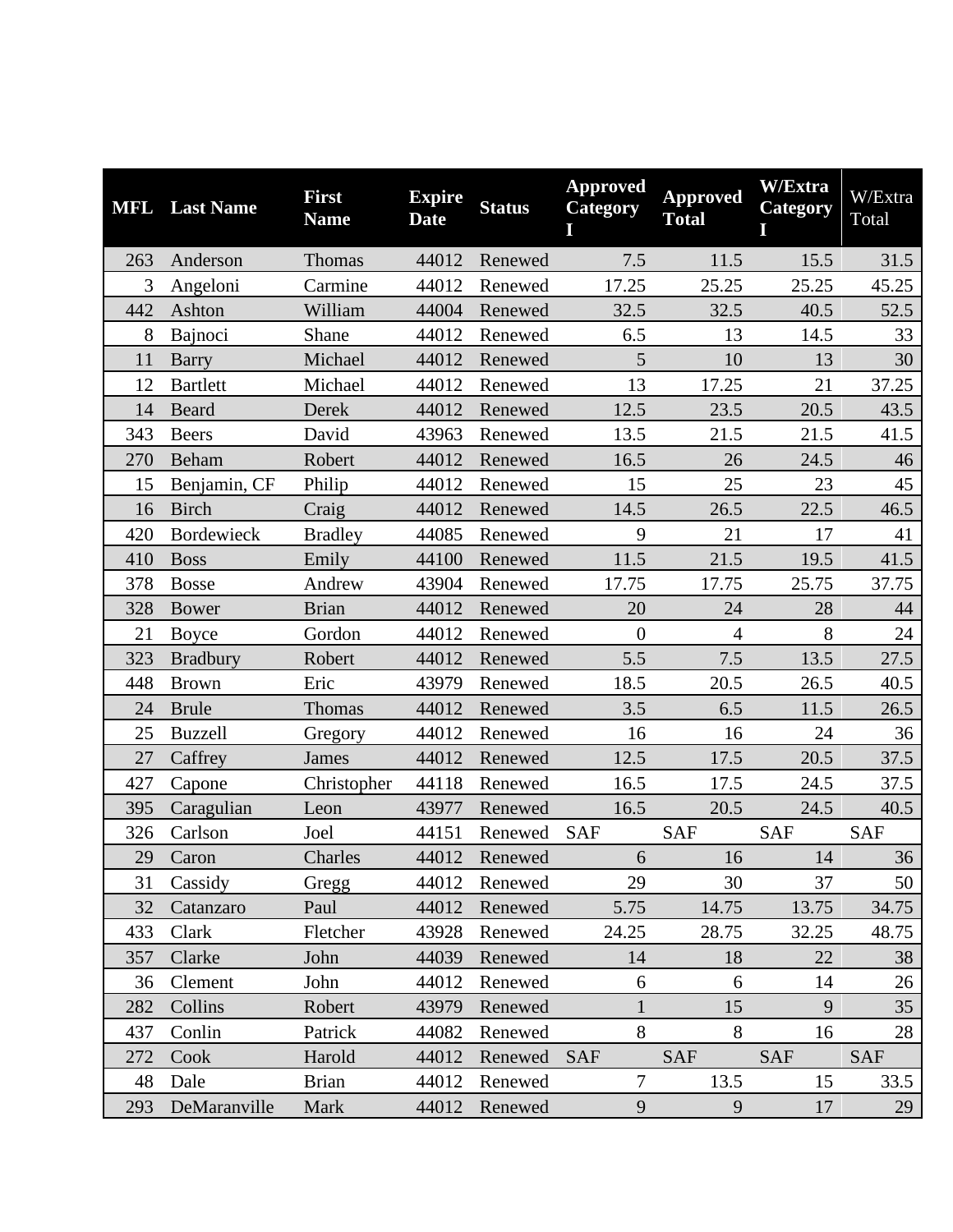| 302 | Dence       | David        | 44012 | Renewed | 2.5            | 6.5             | 10.5       | 26.5       |
|-----|-------------|--------------|-------|---------|----------------|-----------------|------------|------------|
| 53  | Denham      | Edward       | 44012 | Renewed | 22             | 26              | 30         | 46         |
| 425 | Dinardo     | Keith        | 43978 | Renewed | $\mathbf{0}$   | $\overline{4}$  | 8          | 24         |
| 436 | Donnelly    | Eric         | 44019 | Renewed | $\overline{0}$ | $\overline{0}$  | 8          | 20         |
| 370 | Downey      | Michael      | 44094 | Renewed | 17             | 23              | 25         | 43         |
| 306 | Downs       | William      | 44012 | Renewed | 13.5           | 15.5            | 21.5       | 35.5       |
| 59  | DuBois      | Donald       | 44098 | Renewed | 10             | 26              | 18         | 46         |
| 63  | Eck         | Herman       | 44012 | Renewed | 12             | 12              | 20         | 32         |
| 65  | Edwards     | John         | 44012 | Renewed | 9              | 16              | 17         | 36         |
| 154 | Fish        | Jennifer     | 44012 | Renewed | 7.25           | 12.25           | 15.25      | 32.25      |
| 69  | Fish        | Lincoln      | 44012 | Renewed | $\overline{4}$ | $5\overline{)}$ | 12         | 25         |
| 72  | Fleming     | Michael      | 44012 | Renewed | <b>SAF</b>     | <b>SAF</b>      | <b>SAF</b> | <b>SAF</b> |
| 78  | Garneau     | Leo          | 44012 | Renewed | 12             | 13              | 20         | 33         |
| 368 | Gearwar     | Christian    | 43975 | Renewed | 20.5           | 24.5            | 28.5       | 44.5       |
| 79  | Gerrish     | W. Scott     | 44012 | Renewed | $\overline{0}$ | $\overline{3}$  | 8          | 23         |
| 423 | Gieryk      | Michael      | 44112 | Renewed | 16             | 16              | 24         | 36         |
| 399 | Golay       | Jeffrey      | 44033 | Renewed | 22             | 22              | 30         | 42         |
| 81  | Gouldrup    | Gary         | 44012 | Renewed | 3.5            | 8               | 11.5       | 28         |
| 371 | Grantham    | Rupert       | 44151 | Renewed | $\mathbf{0}$   | $\overline{4}$  | 8          | 24         |
| 403 | Gregory     | Paul         | 44153 | Renewed | $\overline{4}$ | $\overline{4}$  | 12         | 24         |
| 418 | Grima       | Peter        | 44036 | Renewed | 1              | 17              | 9          | 37         |
| 435 | Hansen      | Eric         | 43978 | Renewed | 24.5           | 27              | 32.5       | 47         |
| 271 | Harder      | Mel          | 44012 | Renewed | <b>SAF</b>     | <b>SAF</b>      | <b>SAF</b> | <b>SAF</b> |
| 89  | Hardy       | R. Steven    | 44012 | Renewed | 9.5            | 9.5             | 17.5       | 29.5       |
| 93  | Heyes       | Fred         | 44012 | Renewed | 24.5           | 39.5            | 32.5       | 59.5       |
| 95  | Hill        | Timothy      | 43947 | Renewed | 3              | $\mathfrak{Z}$  | 11         | 23         |
| 388 | Hill III    | William      | 44012 | Renewed | 5.5            | 12              | 13.5       | 32         |
| 400 | Hubbard     | Andrew       | 44096 | Renewed | 20             | 36              | 28         | 56         |
| 102 | Hull        | William      | 44012 | Renewed | 12             | 15              | 20         | 35         |
| 375 | Hutcheson   | Douglas      | 44037 | Renewed | $\overline{0}$ | $\overline{0}$  | 8          | 20         |
| 308 | Hyder       | Lukas        | 44012 | Renewed | 17.25          | 21.25           | 25.25      | 41.25      |
| 114 | Jourdain    | Jeffery      | 44012 | Renewed | 11.5           | 24.5            | 19.5       | 44.5       |
| 117 | <b>Kass</b> | Thomas       | 44012 | Renewed | 21             | 24              | 29         | 44         |
| 122 | Kelly       | James        | 44012 | Renewed | $\overline{0}$ | 14              | 8          | 34         |
| 311 | Kontrabecki | <b>Stacy</b> | 44012 | Renewed | 10.5           | 28.5            | 18.5       | 48.5       |
| 131 | Kulis       | Richard      | 44012 | Renewed | 27             | 32              | 35         | 52         |
| 134 | Labossiere  | Michael      | 43930 | Renewed | $\overline{4}$ | 26              | 12         | 46         |
| 296 | LaChance    | Guy          | 44012 | Renewed | 3.75           | 3.75            | 11.75      | 23.75      |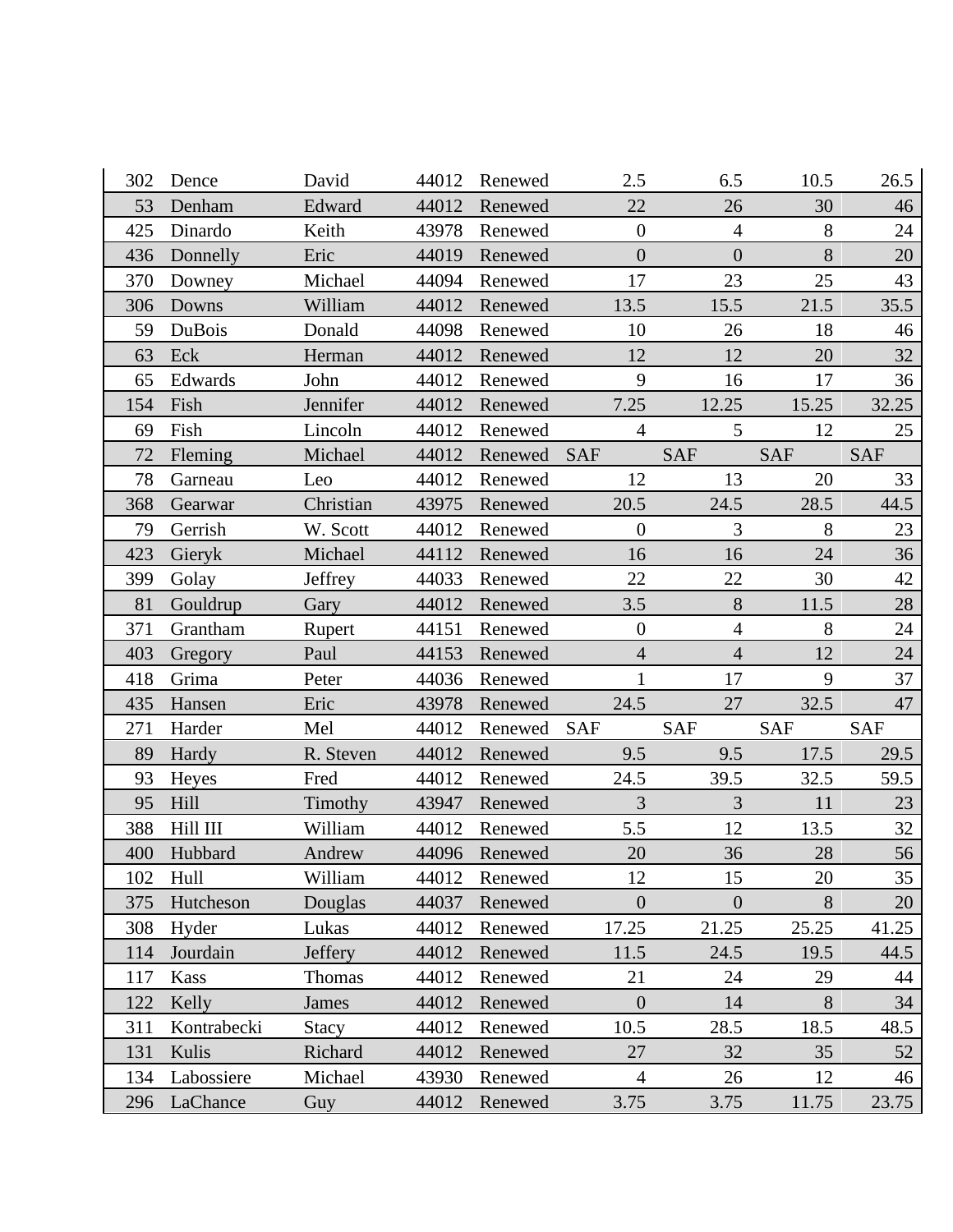| 408 | Lamberton     | Raymond        | 44025 | Renewed | 6                | 10.5             | 14         | 30.5       |
|-----|---------------|----------------|-------|---------|------------------|------------------|------------|------------|
| 143 | Lee           | Joseph         | 44012 | Renewed | $\overline{7}$   | 20               | 15         | 40         |
| 145 | Leonard       | Michael        | 44012 | Renewed | $\overline{0}$   | 8                | 8          | 28         |
| 305 | Lesmerises    | Peter          | 44012 | Renewed | 20               | 20               | 28         | 40         |
| 268 | Lozier        | George         | 44012 | Renewed | $\boldsymbol{0}$ | $\boldsymbol{0}$ | 8          | 20         |
| 450 | Lunsford      | Adam           | 44035 | Renewed | $\overline{0}$   | $\overline{0}$   | 8          | 20         |
| 441 | Macko         | Jacob          | 43961 | Renewed | 19.25            | 20.25            | 27.25      | 40.25      |
| 158 | Mason Ill     | Austin         | 44012 | Renewed | $\overline{0}$   | $\overline{0}$   | 8          | 20         |
| 159 | Massini       | Kristopher     | 44012 | Renewed | $\overline{4}$   | 18               | 12         | 38         |
| 160 | Masterman     | Craig          | 44012 | Renewed | $\mathbf{1}$     | $\mathbf{1}$     | 9          | 21         |
| 161 | Mauri         | Michael        | 44012 | Renewed | 9                | 23               | 17         | 43         |
| 319 | Monick        | Gregory        | 44012 | Renewed | 6                | 10               | 14         | 30         |
| 389 | Moore         | Adam           | 44112 | Renewed | $\boldsymbol{0}$ | 5                | 8          | 25         |
| 172 | Morin         | Dennis         | 44012 | Renewed | 15               | 26               | 23         | 46         |
| 327 | Moulton       | Gary           | 43930 | Renewed | 18               | 22               | 26         | 42         |
| 337 | Mueller       | Mark           | 44012 | Renewed | <b>SAF</b>       | <b>SAF</b>       | <b>SAF</b> | <b>SAF</b> |
| 382 | O'Donnell     | John           | 44024 | Renewed | $\overline{0}$   | $\overline{0}$   | 8          | 20         |
| 183 | Oleksak       | Daniel         | 44012 | Renewed | $\overline{0}$   | $\overline{0}$   | 8          | 20         |
| 392 | Parrott Ph.D. | Jonathan       | 43930 | Renewed | 9.75             | 23.25            | 17.75      | 43.25      |
| 396 | Peracchio     | Daniel         | 43977 | Renewed | 14.75            | 31.25            | 22.75      | 51.25      |
| 188 | Pernaa        | Charles        | 44012 | Renewed | 5.75             | 12.25            | 13.75      | 32.25      |
| 189 | Perry, Jr.    | Joseph         | 44012 | Renewed | $\mathbf{0}$     | $\boldsymbol{0}$ | 8          | 20         |
| 447 | Pitel         | Nicholas       | 44065 | Renewed | 25.5             | 25.5             | 33.5       | 45.5       |
| 192 | Plourde, Jr.  | Roger          | 44012 | Renewed | 6                | 6                | 14         | 26         |
| 199 | Rand          | Curtis         | 44012 | Renewed | 15               | 31               | 23         | 51         |
| 376 | Riely         | Christopher    | 44037 | Renewed | 20               | 21.5             | 28         | 41.5       |
| 208 | Rizzo         | Robert         | 44012 | Renewed | $\overline{4}$   | 8                | 12         | 28         |
| 210 | Robbins       | John           | 44012 | Renewed | 16               | 20               | 24         | 40         |
| 211 | Ross          | Keith          | 43930 | Renewed | 11.25            | 41.25            | 19.25      | 61.25      |
| 365 | Ryan          | <b>Thomas</b>  | 43913 | Renewed | 11.25            | 38.25            | 19.25      | 58.25      |
| 362 | Scherer       | Kevin          | 43948 | Renewed | 18.5             | 20.5             | 26.5       | 40.5       |
| 419 | Sheahan       | <b>Brennan</b> | 44085 | Renewed | 13               | 18.5             | 21         | 38.5       |
| 224 | Smith         | Joseph         | 44012 | Renewed | 28               | 33               | 36         | 53         |
| 228 | Spencer       | <b>Bruce</b>   | 44012 | Renewed | 15               | 19               | 23         | 39         |
| 232 | Sullivan      | Thomas         | 44012 | Renewed | $\mathbf{1}$     | 6                | 9          | 26         |
| 235 | Thompson      | Charles        | 44012 | Renewed | 14               | 31.5             | 22         | 51.5       |
| 239 | Tremblay      | Marc           | 44012 | Renewed | 13.5             | 15               | 21.5       | 35         |
| 240 | Tucker        | Peter          | 44012 | Renewed | $\boldsymbol{0}$ | 12               | $8\,$      | 32         |